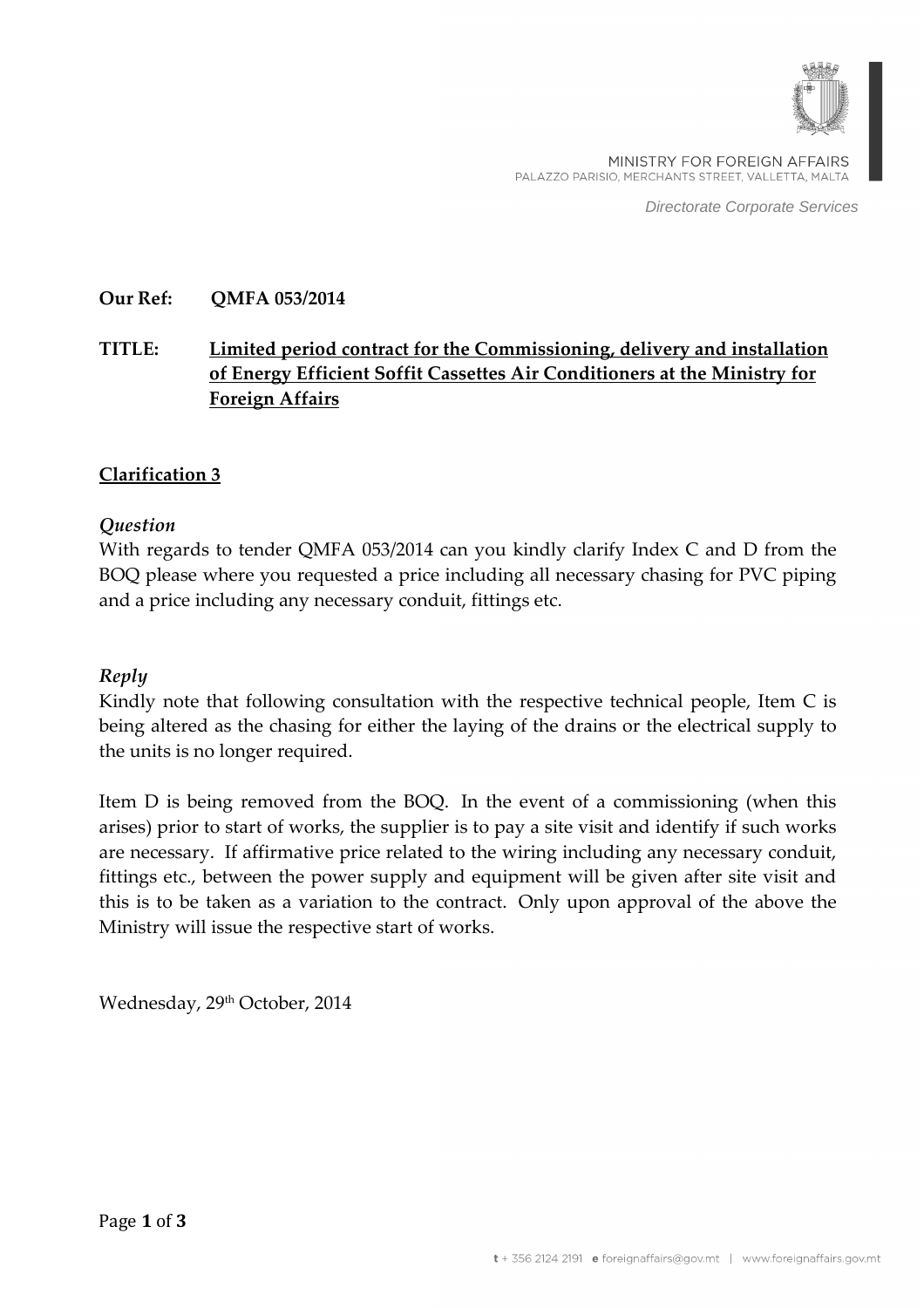# **Section B: Offer**

## **SCHEDULE OF PRICE**

| Item         | Description                                                                                   | Qty            | Unit | Rate               | Amount      |
|--------------|-----------------------------------------------------------------------------------------------|----------------|------|--------------------|-------------|
|              |                                                                                               |                |      | as per clause      | as per      |
|              |                                                                                               |                |      | S.07               | clause S.07 |
|              | To supply, deliver to site, install and connect                                               |                |      |                    |             |
|              | and<br>commission<br>the<br>following<br>up                                                   |                |      |                    |             |
|              | All the items in this bill to<br>equipment.                                                   |                |      |                    |             |
|              | conform to the accompanying                                                                   |                |      |                    |             |
|              | specification.                                                                                |                |      |                    |             |
|              | Cooling Capacities for the units shall be as<br>specified or larger. Smaller sized units will |                |      |                    |             |
|              | not be accepted.                                                                              |                |      |                    |             |
|              |                                                                                               |                |      |                    |             |
| A            | Soffit Cassette type unit as specified.                                                       |                |      |                    |             |
|              | Cooling Capacity 5.0kW                                                                        | $\overline{2}$ | no.  |                    |             |
|              | This is the minimum cooling capacity based                                                    |                |      |                    |             |
|              | on indoor temp. 27 deg.CDB, 19.5 deg. CWB                                                     |                |      |                    |             |
|              | and an outdoor temperature<br>of 35 deg. CDB.                                                 |                |      |                    |             |
|              |                                                                                               |                |      |                    |             |
| $\, {\bf B}$ | Twin refrigerant copper pipes (suct. &                                                        | 20             | m    |                    |             |
|              | disch.) complete with insulation etc. between                                                 |                |      |                    |             |
|              | the indoor and outdoor units extra to the 5m                                                  |                |      |                    |             |
|              | supplied with each unit                                                                       |                |      |                    |             |
| $\mathsf{C}$ | PVC condensate drains from indoor units to                                                    | 20             |      |                    |             |
|              | discharge points as indicated, extra to the 5m                                                |                | m    |                    |             |
|              | supplied with each unit 20mm diameter                                                         |                |      |                    |             |
|              |                                                                                               |                |      |                    |             |
| D            | Full maintenance for 60 months from                                                           | 5              | year |                    |             |
|              | commissioning.                                                                                |                |      |                    |             |
|              |                                                                                               |                |      |                    |             |
|              |                                                                                               |                |      | <b>Grand Total</b> |             |
|              |                                                                                               |                |      | Price              |             |

Completion Period\_\_\_\_\_\_\_\_ days

Signature Date